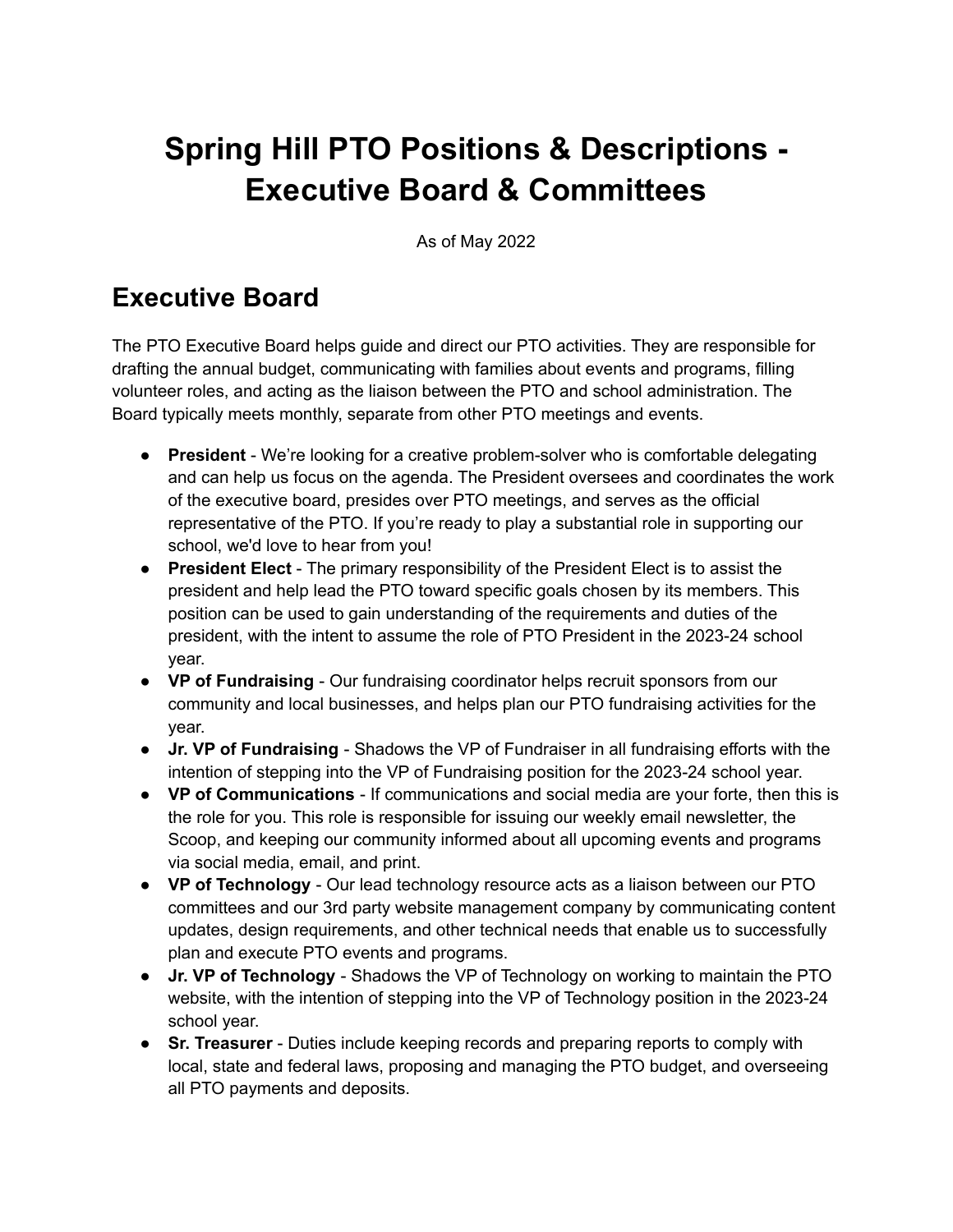- **Jr. Treasurer** Support Sr. Treasurer by managing PTO account deposits and the appropriations process, with the intention of taking on the Senior Treasurer role for the 2023-24 school year.
- **Past President** Act as a liaison and resource for PTO functions in the prior year.

## **Committee Chair Positions**

The Executive Board is supported by a number of committees and event chairs that help organize and plan key events, fundraisers and programs throughout the school year.

- **Community Partnerships** Thanks to the generosity of various local businesses and national vendors, there are a number of fundraising opportunities available to Spring Hill families that earn funds based on individual purchases. [Partnerships](https://springhillpto.org/support/) with Amazon Smile, Harris Teeter, Box Tops for Education and dining out fundraising nights are easy ways for everyone to earn money for Spring Hill.
- **Walk/Bike to School Day Coordinator** Promote this national event and reward participating students.
- **Fun Fair Chair** Organize and plan our annual carnival and biggest fundraiser.
- **Bids for Kids Auction Chair** Plan and coordinate our fundraising auction event.
- **Chess Club Liaiso**n Assist the instructor as needed during the once weekly Chess Club meetings. Set session dates for fall/winter and communicate registration details.
- **Staff Appreciation** This popular **PTO** [committee](https://springhillpto.org/staff-appreciation/) is tasked with planning a number of events throughout the year, such as a welcome back luncheon, the holiday chili luncheon, and our main event – Staff Appreciation Week in May - to show our deep gratitude for the amazing staff at Spring Hill.
- **Directory Chair** Work with our vendor, AtoZ Connect, to gather, verify and import student and family data that can be shared (with parent approval) via a print and online school [directory](https://springhillpto.org/directory/). The *directory* is a great resource for families when planning playdates and birthday parties.
- **Parent University** Work with our school counselors and family liaison to identify topics of interest and speakers for some of our PTO meetings.
- **Spring Hill Cares** When a person or family in our community is in need of extra support, our [Spring](https://springhillpto.org/spring-hill-cares/) Hill CaresCommittee steps in to assist with arranging donations of meals, services, and more.
- **School Supplies** Families love the idea of having a one-stop-shop to purchase all of their students' school supplies. Our PTO lead works with our outside vendor and teachers to finalize grade-level requirements and promote sales to our Spring Hill community.
- **Outdoor Sign** Update the sign in front of school with upcoming dates and events.
- **After-school Program Liaison** Work with teachers and outside vendors to offer after-school programs for students.
- **Spirit Wear** Select and engage a vendor to provide a variety of products to show off our Panther Pride with Spirit [Wear.](https://springhillpto.org/spirit-wear/)
- **Book Fair** Organize and plan our annual school book fair.